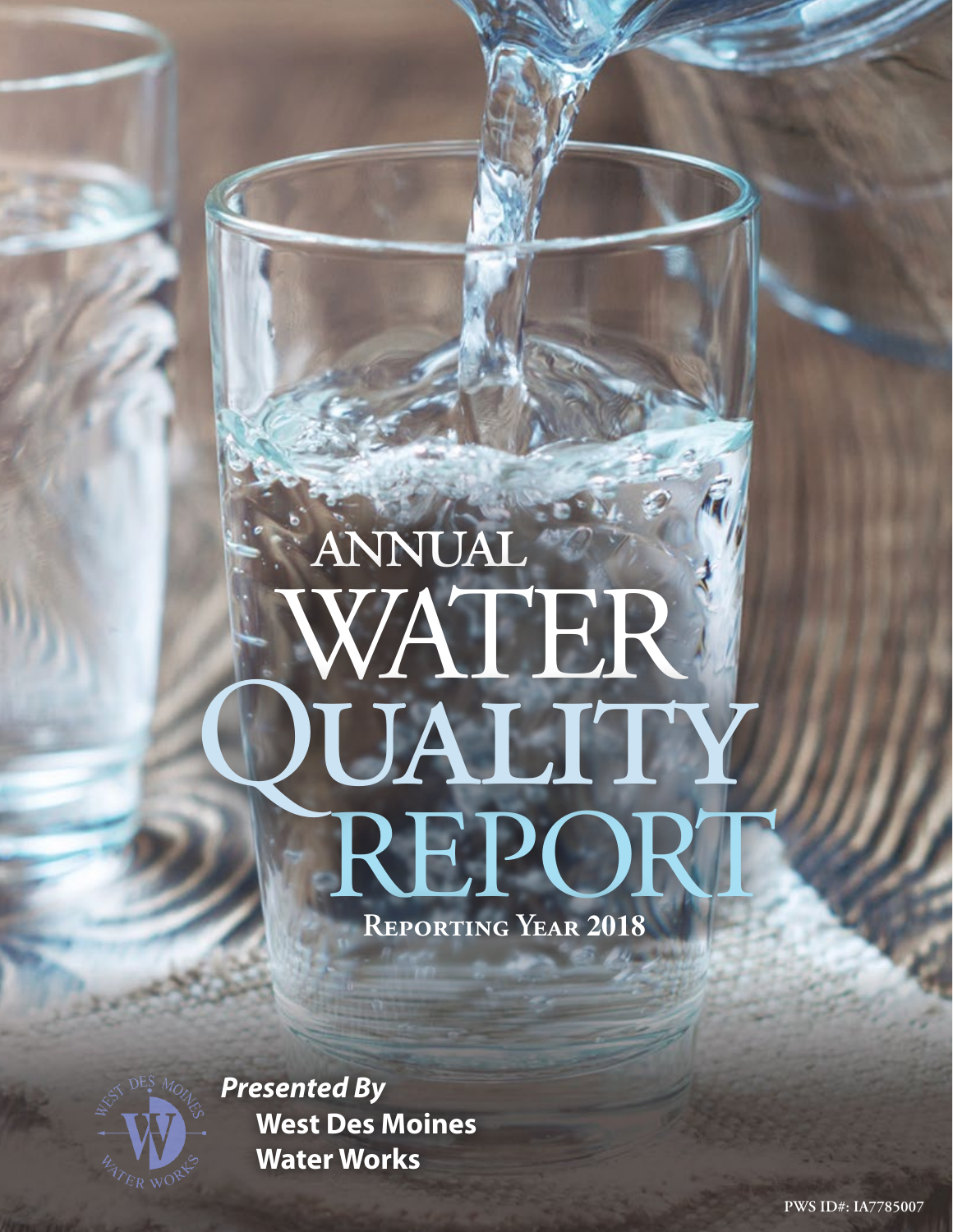### **Our Mission Continues**

 $\sqrt{V}$ e are once again pleased to present our annual water quality report covering all testing performed between January 1 and December 31, 2018. Over the years, we have dedicated ourselves to producing drinking water that meets all state and federal standards. We continually strive to adopt new methods for delivering the best-quality



drinking water to you. As new challenges to drinking water safety emerge, we remain vigilant in meeting the goals of source water protection, water conservation, and community education while continuing to serve the needs of all our water users.

Please remember that we are always available should you ever have any questions or concerns about your water. For more information about this report, or for any questions relating to your drinking water, please call Mitch Pinkerton, Water Production Manager, at (515) 222-3465.

### **Community Participation**

You are invited to participate in our<br>public forum and voice your concerns about your drinking water. The West Des Moines Water Works Board of Trustees typically meets at 4 p.m. on the 3rd Monday of each month. Check [www.wdmww.com](http://www.wdmww.com) for the most up-to-date meeting schedule.

### **Source Water Assessment**

West Des Moines Water Works obtains some of its water from the sand and gravel of the Raccoon River Alluvial aquifer. The Alluvial aquifer was determined to be highly susceptible to contamination because the characteristics of the aquifer and overlying materials provide little protection from contamination at the land surface. The Alluvial wells are highly susceptible to surface contaminants such as leaking underground storage tanks, contaminant spills, and excess fertilizer application.

West Des Moines Water Works also obtains its water from the sandstone and dolomite of the Cambrian-Ordovician Aquifer. The Cambrian-Ordovician aquifer was determined to have low susceptibility to contamination because the characteristics of the aquifer and overlying materials provide natural protection from contaminants at the land surface. The Cambrian-Ordovician wells have low susceptibility to surface contaminants such as leaking underground storage tanks, contaminant spills, and excess fertilizer application.

Des Moines Water Works obtains water from one or more surface waters. Surface water sources are susceptible to sources of contamination or pollution within the Raccoon and Des Moines River watersheds. The lab test results for both utilities are listed in this report.

A detailed evaluation of our source water was completed by the Iowa Department of Natural Resources and is available from the Water Operator at (515) 222-3465.

West Des Moines Water Works obtains some of its water from Des Moines Water Works. For additional Des Moines Water Works water quality information, please call 283- 8700. It is a consecutive water supply, where an originating parent supply provides drinking water to one or more downstream supplies.

### **Important Health Information**

Nitrate in drinking water at levels above 10 ppm is a health risk for infants of less than six months of age. High nitrate<br>levels in drinking water can cause blue baby syndrome. Nitrate levels may rise quickly for short pe because of rainfall or agricultural activity. If you are caring for an infant, you should ask advice from your health care provider.

Some people may be more vulnerable to contaminants in drinking water than the general population. Immunocompromised persons such as those with cancer undergoing chemotherapy, those who have undergone organ transplants, people with HIV/AIDS or other immune system disorders, some elderly, and infants may be particularly at risk from infections. These people should seek advice about drinking water from their health care providers. The U.S. EPA/CDC (Centers for Disease Control and Prevention) guidelines on appropriate means to lessen the risk of infection by *Cryptosporidium* and other microbial contaminants are available from the Safe Drinking Water Hotline at (800) 426-4791 or [http://water.epa.gov/drink/hotline.](http://water.epa.gov/drink/hotline)

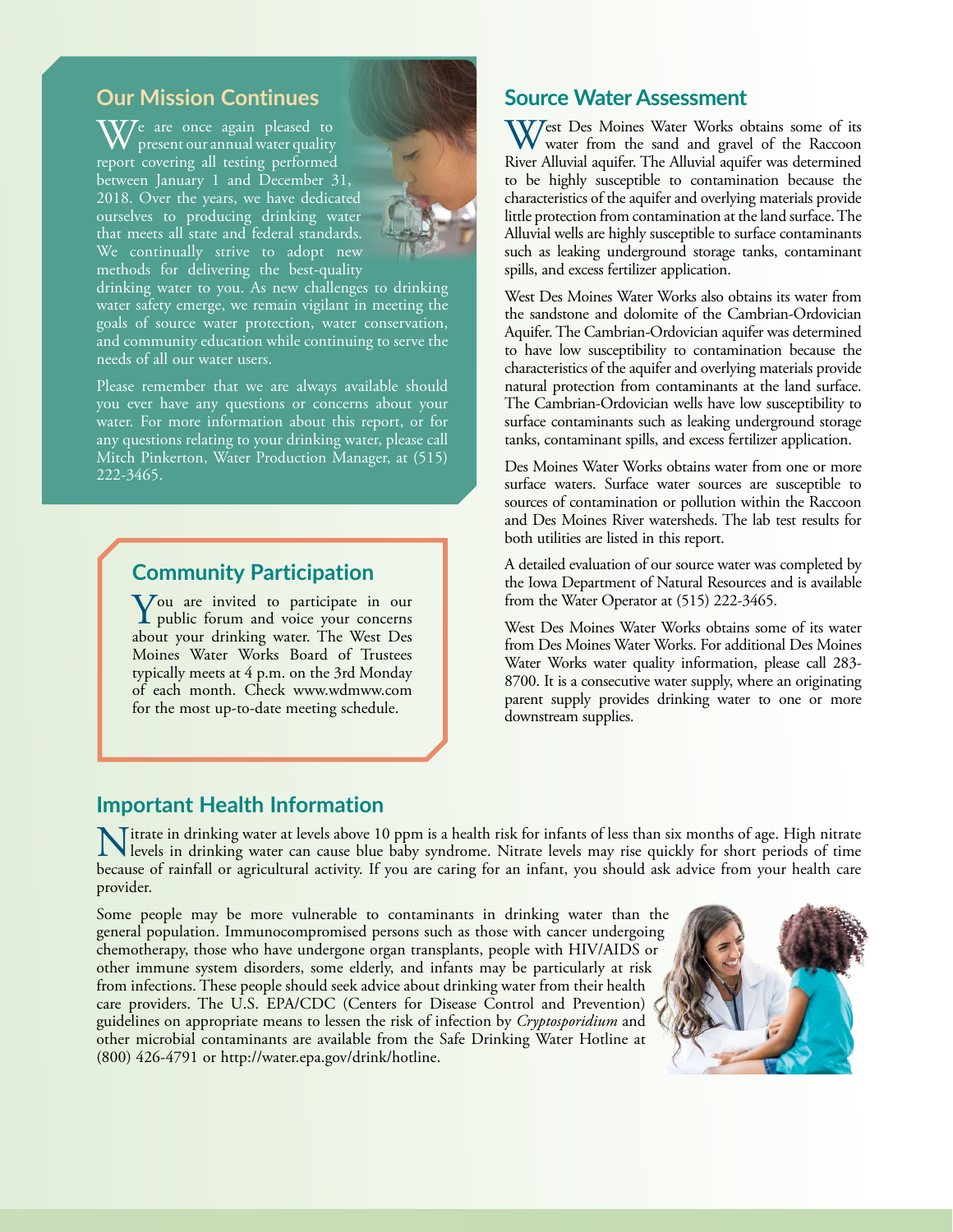### **Substances That Could Be in Water**

To ensure that tap water is safe to drink, the U.S.<br>EPA prescribes regulations limiting the amount of certain contaminants in water provided by public water systems. U.S. Food and Drug Administration regulations establish limits for contaminants in bottled water that must provide the same protection for public health. Drinking water, including bottled water, may reasonably be expected to contain at least small amounts of some contaminants. The presence of these contaminants does not necessarily indicate that the water poses a health risk.

The sources of drinking water (both tap water and bottled water) include rivers, lakes, streams, ponds, reservoirs, springs, and wells. As water travels over the surface of the land or through the ground, it dissolves naturally occurring minerals, in some cases, radioactive material, and substances resulting from the presence of animals or from human activity. Substances that may be present in source water include:

Microbial Contaminants, such as viruses and bacteria, which may come from sewage treatment plants, septic systems, agricultural livestock operations, or wildlife;

 $-J$ 

Inorganic Contaminants, such as salts and metals, which can be naturally occurring or may result from urban stormwater runoff, industrial or domestic wastewater discharges, oil and gas production, mining, or farming;

Pesticides and Herbicides, which may come from a variety of sources such as agriculture, urban stormwater runoff, and residential uses;

Organic Chemical Contaminants, including synthetic and volatile organic chemicals, which are by-products of industrial processes and petroleum production and may also come from gas stations, urban stormwater runoff, and septic systems;

Radioactive Contaminants, which can be naturally occurring or may be the result of oil and gas production and mining activities.

For more information about contaminants and potential health effects, call the U.S. EPA's Safe Drinking Water Hotline at (800) 426-4791.

**We remain vigilant in delivering the best-quality drinking water**



West Des Moines water customers in the NW and SE portion of the city, noted in green, receive purchased water from the Des Moines Water Works. Areas in blue receive water produced from West Des Moines Water Works A.C. Ward Water Treatment Plant

### **Where Does My Water Come From?**

West Des Moines Water Works obtains a portion of its water from 17 shallow wells (all between 40 and 50 feet deep) that draw water from the Raccoon

> River Alluvial Aquifer. Water is also obtained from four wells drilled into the much deeper Jordan Aquifer (2,500 feet deep). In addition, some West Des Moines water is purchased from the Des Moines Water Works (DMWW). This is treated and

purified water from the Raccoon and Des Moines Rivers and in certain locations is blended with treated water from the West Des Moines Water Works. Approximately 4,500 West Des Moines Water Works customers (see map) receive their water solely from the Des Moines Water Works.

### **About the Violations**

 $\mathbf{P}$ 

In November 2018, Des Moines Water Works<br>failed to monitor for turbidity. Adverse health n November 2018, Des Moines Water Works effects, if any, are not known. Monitoring procedures have been corrected to avoid future violations.

In September 2018, Des Moines Water Works failed to monitor for inorganic chemicals (IOCs) at the LP Moon Well. Adverse health effects, if any, are not known. Monitoring procedures have been corrected to avoid future violations.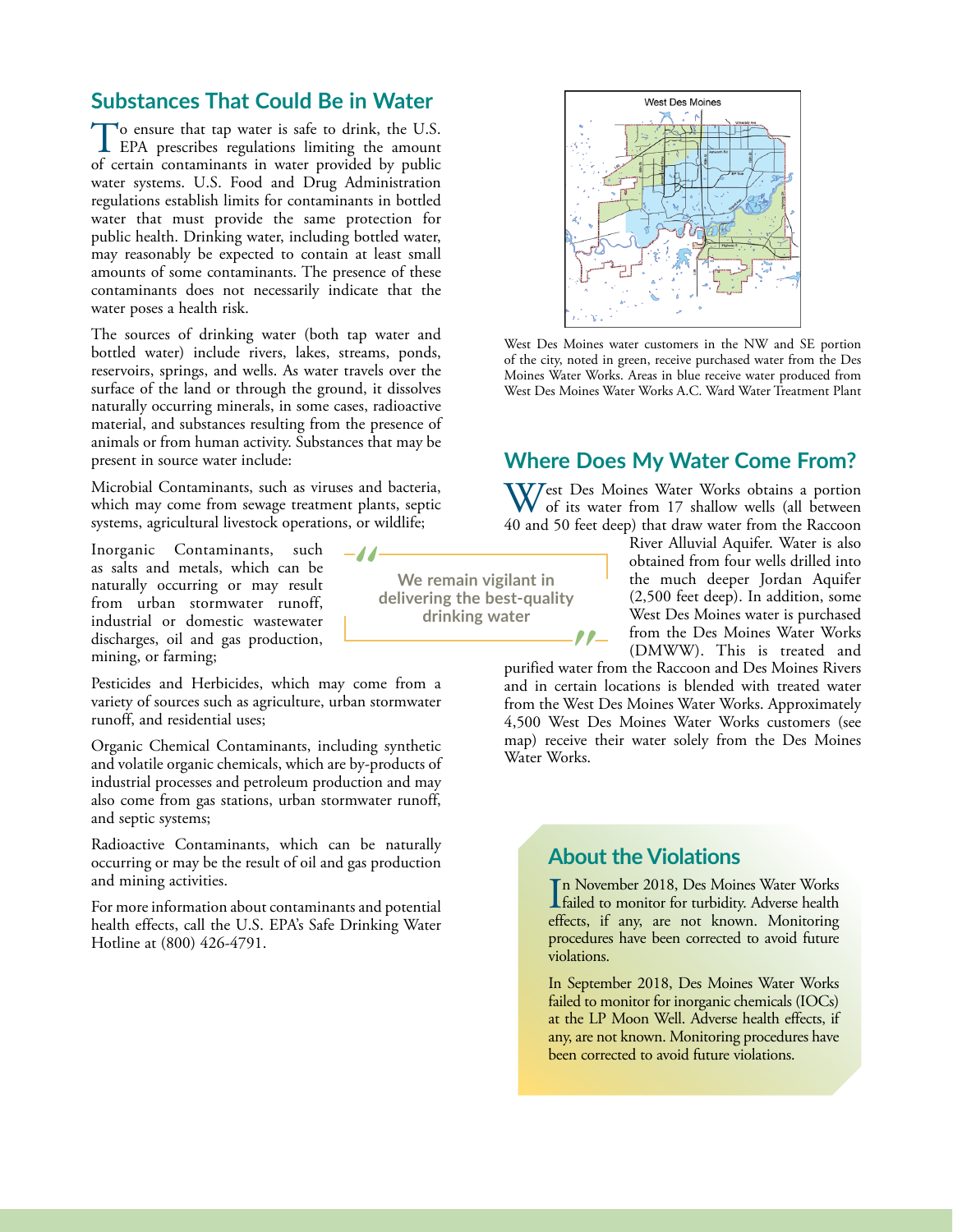### **Lead in Home Plumbing**

If present, elevated levels of lead can cause serious<br>health problems, especially for pregnant women and<br>www.ashidrea. Load in driving women is primarily **T**f present, elevated levels of lead can cause serious young children. Lead in drinking water is primarily from materials and components associated with service lines and home plumbing. We are responsible for providing high-quality drinking water, but we cannot control the variety of materials used in plumbing

components. When your water has been sitting for several hours, you can minimize the potential for lead exposure by flushing your tap for 30 seconds to 2 minutes before using water for drinking or cooking. If you are concerned about lead in your water, you may wish to have your water tested. Information on lead in drinking water, testing methods, and steps you can take to minimize exposure is available from the Safe Drinking Water Hotline at (800) 426-4791 or at [www.epa.gov/](http://www.epa.gov/safewater/lead) [safewater/lead](http://www.epa.gov/safewater/lead).

## **Arsenic Regulation**

Arsenic contamination of<br>drinking water sources may result from either natural or human activities. Volcanic activity, erosion of rocks and minerals, and forest fires are natural sources that can release arsenic into the environment. Although about 90 percent of the arsenic used by industry is for wood preservative purposes, it is also used in



paints, drugs, dyes, soaps, metals, and semiconductors. Agricultural applications, mining, and smelting also contribute to arsenic releases. Arsenic is usually found in the environment combined with other elements such as oxygen, chlorine, and sulfur (inorganic arsenic), or combined with carbon and hydrogen (organic arsenic). Organic forms are usually less harmful than inorganic forms.

Low levels of arsenic are naturally present in water: about 2 parts arsenic per billion parts of water (ppb). Thus, you normally take in small amounts of arsenic in the water you drink. Some areas of the country have unusually high natural levels of arsenic in rock, which can lead to unusually high levels of arsenic in water.

In January 2001, the U.S. EPA lowered the arsenic Maximum Contaminant Level (MCL) from 50 to 10 ppb in response to new and compelling research linking high arsenic levels in drinking water with certain forms of cancer. All water utilities were required to implement this new MCL in January 2006.

Removing arsenic from drinking water is a costly procedure but well worth the expenditure considering the health benefits. For a more complete discussion, visit the U.S. EPA's arsenic Web site at<https://goo.gl/3etbFL>.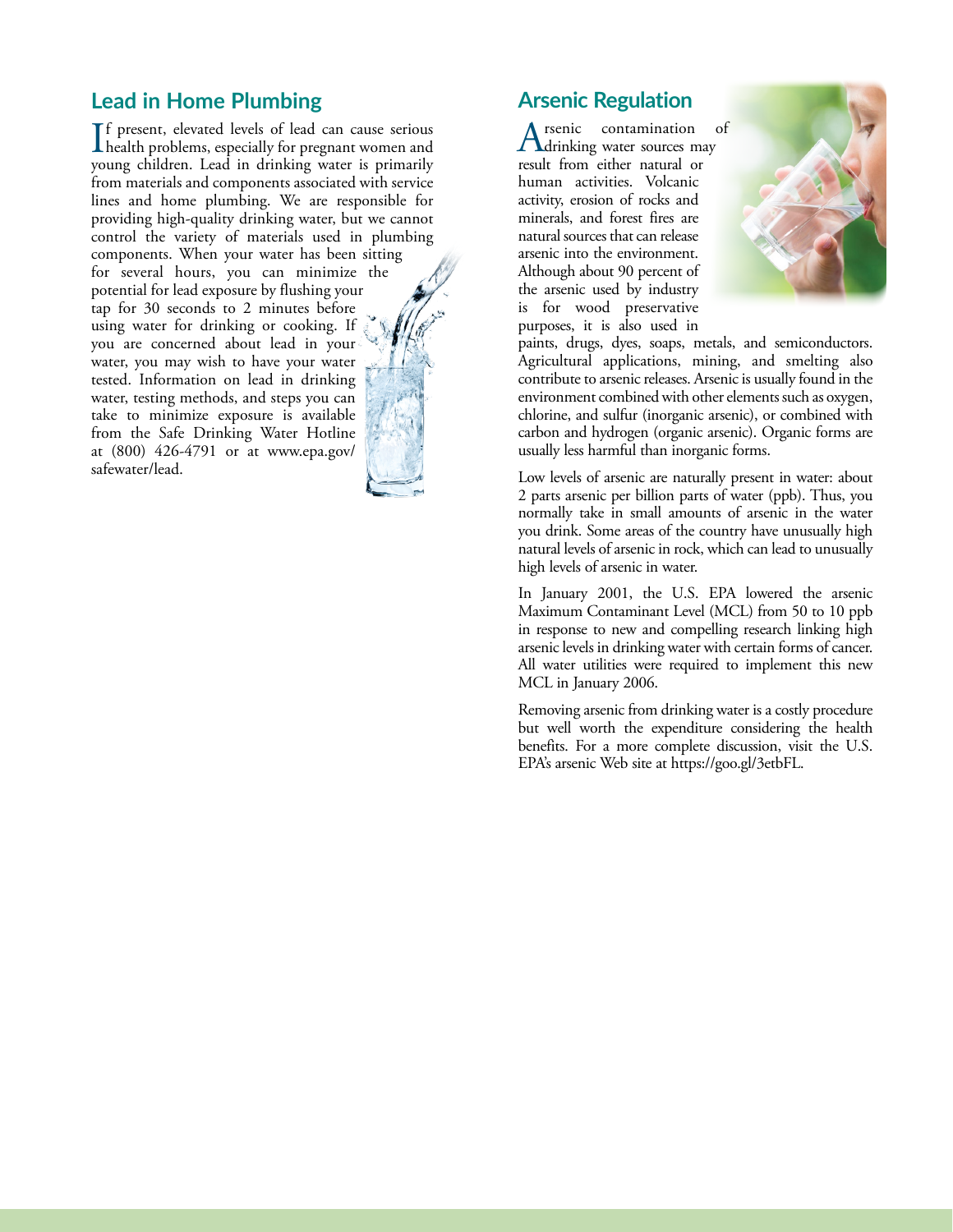# **Test Results**

Our water is monitored for many different kinds of substances on a very strict sampling schedule. And the water we deliver must meet specific health standards. Here, we show only<br>those substances that were detected in our is unsafe to drink; our goal is to keep all detects below their respective maximum allowed levels.

The state recommends monitoring for certain substances less often than once per year because the concentrations of these substances do not change frequently. In these cases, the most recent sample data are included, along with the year in which the sample was taken.

We participated in the 4th stage of the U.S. EPA's Unregulated Contaminant Monitoring Rule (UCMR4) program by performing additional tests on our drinking water. UCMR4 sampling benefits the environment and public health by providing the EPA with data on the occurrence of contaminants suspected to be in drinking water, in order to determine if the EPA needs to introduce new regulatory standards to improve drinking water quality. Unregulated contaminant monitoring data are available to the public, so please feel free to contact us if you are interested in obtaining that information. If you would like more information on the U.S. EPA's Unregulated Contaminant Monitoring Rule, please call the Safe Drinking Water Hotline at (800) 426-4791.

| <b>REGULATED SUBSTANCES</b>                   |                               |                                                                                                     |                        |                                                        |                          |                                                              |               |                                                          |                          |                                                              |               |                  |                                                                                                                                   |  |
|-----------------------------------------------|-------------------------------|-----------------------------------------------------------------------------------------------------|------------------------|--------------------------------------------------------|--------------------------|--------------------------------------------------------------|---------------|----------------------------------------------------------|--------------------------|--------------------------------------------------------------|---------------|------------------|-----------------------------------------------------------------------------------------------------------------------------------|--|
|                                               |                               | <b>West Des Moines</b><br>Water Works A.C.<br><b>Ward Municipal Water</b><br><b>Treatment Plant</b> |                        | <b>Des Moines Water Works</b><br><b>McMullen Plant</b> |                          | <b>Des Moines Water Works</b><br><b>Fleur Drive Plant</b>    |               | <b>Des Moines Water Works</b><br><b>LP Moon ASR Well</b> |                          |                                                              |               |                  |                                                                                                                                   |  |
| <b>SUBSTANCE</b><br>(UNIT OF MEASURE)         | <b>YEAR</b><br><b>SAMPLED</b> | <b>MCL</b><br><b>IMRDL1</b>                                                                         | <b>MCLG</b><br>[MRDLG] | <b>AMOUNT</b><br><b>DETECTED</b>                       | <b>RANGE</b><br>LOW-HIGH | <b>AMOUNT</b><br><b>RANGE</b><br><b>DETECTED</b><br>LOW-HIGH |               | <b>AMOUNT</b><br><b>DETECTED</b>                         | <b>RANGE</b><br>LOW-HIGH | <b>AMOUNT</b><br><b>RANGE</b><br><b>DETECTED</b><br>LOW-HIGH |               | <b>VIOLATION</b> | <b>TYPICAL SOURCE</b>                                                                                                             |  |
| <b>Alpha Emitters</b> (pCi/L)                 | 2018                          | 15                                                                                                  | $\overline{0}$         | <b>NA</b>                                              | <b>NA</b>                | <b>NA</b>                                                    | <b>NA</b>     | <b>NA</b>                                                | NA                       | 1.4                                                          | <b>NA</b>     | N <sub>o</sub>   | Erosion of natural deposits                                                                                                       |  |
| <b>Antimony</b> (ppb)                         | 2018                          | 6                                                                                                   | 6                      | <b>NA</b>                                              | NA                       | NA                                                           | NA            | <b>NA</b>                                                | NA                       | <b>NA</b>                                                    | <b>NA</b>     | N <sub>o</sub>   | Discharge from petroleum refineries; Fire<br>retardants; Ceramics; Electronics; Solder                                            |  |
| <b>Arsenic</b> (ppb)                          | 2018                          | 10                                                                                                  | $\overline{0}$         | <b>NA</b>                                              | NA                       | NA                                                           | NA            | <b>NA</b>                                                | NA                       | <b>NA</b>                                                    | NA            | N <sub>o</sub>   | Erosion of natural deposits; Runoff<br>from orchards; Runoff from glass and<br>electronics production wastes                      |  |
| <b>Atrazine</b> (ppb)                         | 2018                          | 3                                                                                                   | 3                      | <b>NA</b>                                              | <b>NA</b>                | <b>NA</b>                                                    | NA            | <b>NA</b>                                                | <b>NA</b>                | 0.10                                                         | <b>NA</b>     | No               | Runoff from herbicide used on row<br>crops                                                                                        |  |
| <b>Chlorine</b> (ppm)                         | 2018                          | $[4]$                                                                                               | $[4]$                  | 0.9                                                    | $0.14 - 2$               | <b>NA</b>                                                    | NA            | <b>NA</b>                                                | <b>NA</b>                | <b>NA</b>                                                    | <b>NA</b>     | N <sub>o</sub>   | Water additive used to control microbes                                                                                           |  |
| <b>Combined Radium</b> (pCi/L)                | 2017                          | 5                                                                                                   | $\overline{0}$         | 2.7                                                    | <b>NA</b>                | NA                                                           | NA            | <b>NA</b>                                                | NA                       | NA                                                           | <b>NA</b>     | No               | Erosion of natural deposits                                                                                                       |  |
| Dichloromethane (ppb)                         | 2018                          | 5                                                                                                   | $\mathbf{0}$           | <b>NA</b>                                              | NA                       | NA                                                           | NA            | NA                                                       | NA                       | <b>NA</b>                                                    | <b>NA</b>     | N <sub>o</sub>   | Discharge from pharmaceutical and<br>chemical factories                                                                           |  |
| Fluoride (ppm)                                | 2018                          | 4                                                                                                   | $\overline{4}$         | 1.2                                                    | <b>NA</b>                | NA                                                           | NA            | NA                                                       | NA                       | 0.79                                                         | <b>NA</b>     | No               | Erosion of natural deposits; Water<br>additive that promotes strong teeth;<br>Discharge from fertilizer and aluminum<br>factories |  |
| Haloacetic Acids [HAAs] (ppb)                 | 2018                          | 60                                                                                                  | NA                     | 8                                                      | <b>NA</b>                | NA                                                           | NA            | <b>NA</b>                                                | <b>NA</b>                | <b>NA</b>                                                    | <b>NA</b>     | N <sub>o</sub>   | By-product of drinking water<br>disinfection                                                                                      |  |
| Nitrate (ppm)                                 | 2018                          | 10                                                                                                  | 10                     | 0.6                                                    | NA                       | 8.11                                                         | $1.78 - 8.11$ | 8.5                                                      | $2.96 - 8.5$             | 4.99                                                         | $2.32 - 4.99$ | No               | Runoff from fertilizer use; Leaching<br>from septic tanks, sewage; Erosion of<br>natural deposits                                 |  |
| <b>TTHMs</b> [Total<br>Trihalomethanes] (ppb) | 2018                          | 80                                                                                                  | NA                     | 65                                                     | <b>NA</b>                | NA                                                           | <b>NA</b>     | <b>NA</b>                                                | <b>NA</b>                | <b>NA</b>                                                    | <b>NA</b>     | N <sub>o</sub>   | By-product of drinking water<br>disinfection                                                                                      |  |
| <b>Uranium</b> (ppb)                          | 2018                          | 30                                                                                                  | $\mathbf{0}$           | <b>NA</b>                                              | <b>NA</b>                | NA                                                           | NA            | <b>NA</b>                                                | NA                       | <b>NA</b>                                                    | NA            | N <sub>o</sub>   | Erosion of natural deposits                                                                                                       |  |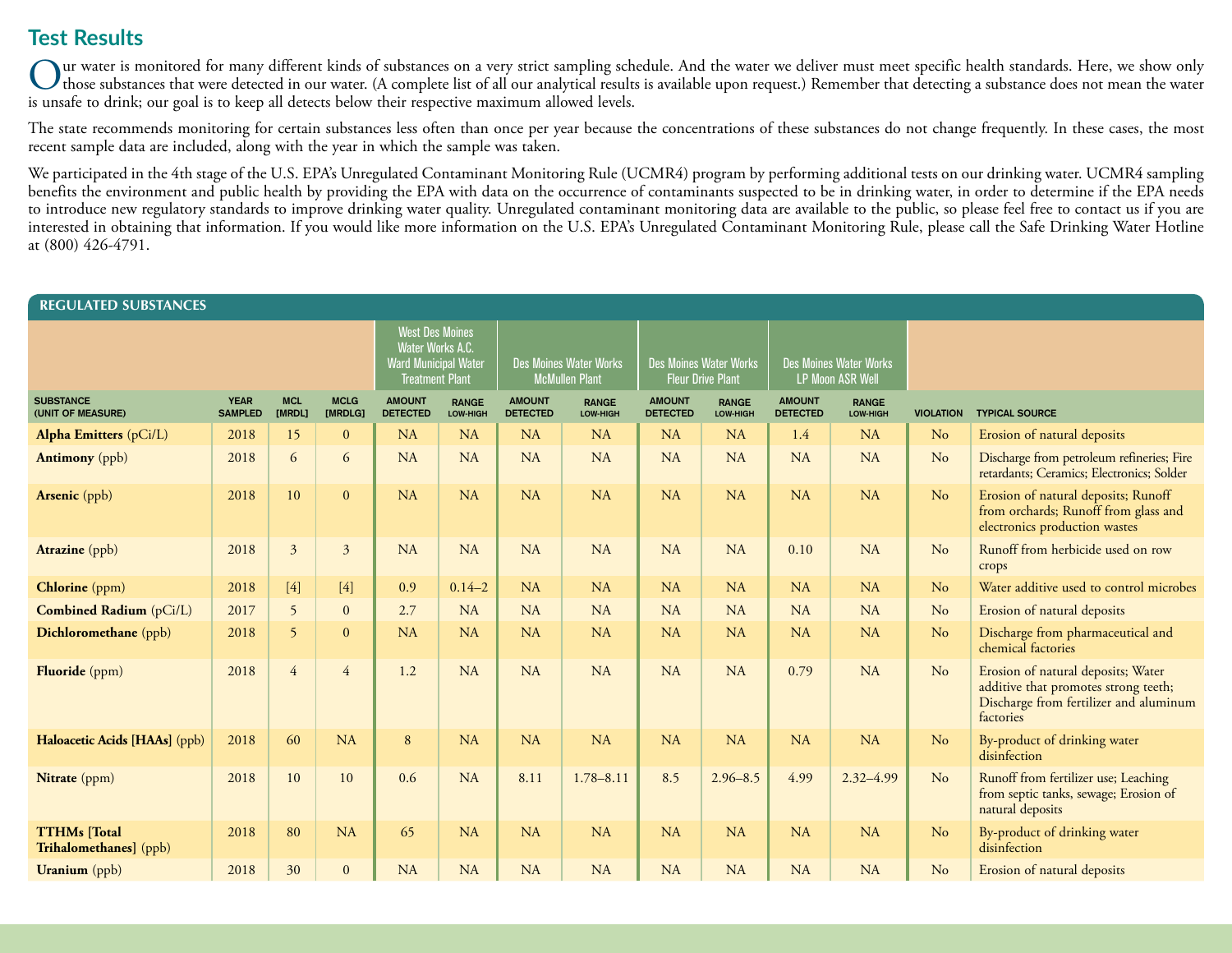| <b>REGULATED SUBSTANCES</b>                                                                                                                 |                               |                                  |                                                                                       |                                 |                                                        |                                             |                                           |                                                           |                          |                                                                      |                                  |                                                                                     |                                                                                                        |                                                                                        |                                                                                                                             |                                                                         |  |
|---------------------------------------------------------------------------------------------------------------------------------------------|-------------------------------|----------------------------------|---------------------------------------------------------------------------------------|---------------------------------|--------------------------------------------------------|---------------------------------------------|-------------------------------------------|-----------------------------------------------------------|--------------------------|----------------------------------------------------------------------|----------------------------------|-------------------------------------------------------------------------------------|--------------------------------------------------------------------------------------------------------|----------------------------------------------------------------------------------------|-----------------------------------------------------------------------------------------------------------------------------|-------------------------------------------------------------------------|--|
|                                                                                                                                             |                               |                                  |                                                                                       |                                 | Des Moines Water Works<br>McMullen Plant ASR Well      |                                             |                                           | <b>Des Moines Water Works</b>                             |                          | <b>Des Moines Water Works</b><br><b>Army Post ASR</b>                |                                  |                                                                                     |                                                                                                        |                                                                                        |                                                                                                                             |                                                                         |  |
| <b>SUBSTANCE</b><br>(UNIT OF MEASURE)                                                                                                       |                               | <b>YEAR</b><br><b>SAMPLED</b>    | <b>MCL</b><br>[MRDL]                                                                  | <b>MCLG</b><br>[MRDLG]          |                                                        | <b>AMOUNT</b><br><b>DETECTED</b>            | <b>RANGE</b><br>LOW-HIGH                  | <b>AMOUNT</b><br><b>DETECTED</b>                          |                          | <b>RANGE</b><br>LOW-HIGH                                             | <b>AMOUNT</b><br><b>DETECTED</b> | <b>RANGE</b><br>LOW-HIGH                                                            | <b>VIOLATION</b>                                                                                       | <b>TYPICAL SOURCE</b>                                                                  |                                                                                                                             |                                                                         |  |
| Alpha Emitters (pCi/L)                                                                                                                      |                               | 2018                             | 15                                                                                    | $\mathbf{0}$                    |                                                        | NA                                          | <b>NA</b>                                 | <b>NA</b>                                                 |                          | <b>NA</b>                                                            | 11.1                             | <b>NA</b>                                                                           | No                                                                                                     |                                                                                        | Erosion of natural deposits                                                                                                 |                                                                         |  |
| <b>Antimony</b> (ppb)                                                                                                                       |                               | 2018                             | 6                                                                                     | 6                               |                                                        | NA                                          | NA                                        | <b>NA</b>                                                 |                          | <b>NA</b>                                                            | 5                                | NA                                                                                  | N <sub>o</sub>                                                                                         | Discharge from petroleum refineries; Fire retardants; Ceramics;<br>Electronics; Solder |                                                                                                                             |                                                                         |  |
| <b>Arsenic</b> (ppb)                                                                                                                        |                               | 2018                             | 10                                                                                    | $\mathbf{0}$                    |                                                        | NA                                          | <b>NA</b>                                 | NA                                                        |                          | <b>NA</b>                                                            | $\overline{4}$                   | $3 - 4$                                                                             | No                                                                                                     |                                                                                        | Erosion of natural deposits; Runoff from orchards; Runoff<br>from glass and electronics production wastes                   |                                                                         |  |
| <b>Atrazine</b> (ppb)                                                                                                                       |                               | 2018                             | $\mathfrak{Z}$                                                                        | $\mathfrak{Z}$                  |                                                        | <b>NA</b>                                   | <b>NA</b>                                 | <b>NA</b>                                                 |                          | <b>NA</b>                                                            | <b>NA</b>                        | <b>NA</b>                                                                           | N <sub>o</sub>                                                                                         |                                                                                        | Runoff from herbicide used on row crops                                                                                     |                                                                         |  |
| Chlorine (ppm)                                                                                                                              |                               | 2018                             | $[4]$                                                                                 | $[4]$                           |                                                        | <b>NA</b>                                   | <b>NA</b>                                 | 0.9                                                       |                          | $0.17 - 1.37$                                                        | <b>NA</b>                        | <b>NA</b>                                                                           | No                                                                                                     |                                                                                        | Water additive used to control microbes                                                                                     |                                                                         |  |
| Combined Radium (pCi/L)                                                                                                                     |                               | 2017                             | 5                                                                                     | $\mathbf{0}$                    |                                                        | <b>NA</b>                                   | <b>NA</b>                                 | <b>NA</b>                                                 |                          | <b>NA</b>                                                            | $2.2^{1}$                        | NA <sup>1</sup>                                                                     | No                                                                                                     |                                                                                        | Erosion of natural deposits                                                                                                 |                                                                         |  |
| Dichloromethane (ppb)                                                                                                                       |                               | 2018                             | 5                                                                                     | $\mathbf{0}$                    |                                                        | NA                                          | <b>NA</b>                                 | NA                                                        |                          | <b>NA</b>                                                            | 1.9                              | <b>NA</b>                                                                           | No                                                                                                     |                                                                                        | Discharge from pharmaceutical and chemical factories                                                                        |                                                                         |  |
| Fluoride (ppm)                                                                                                                              |                               | 2018                             | $\overline{4}$                                                                        | 4                               |                                                        | 0.86                                        | <b>NA</b>                                 | <b>NA</b>                                                 |                          | <b>NA</b>                                                            | <b>NA</b>                        | <b>NA</b>                                                                           | No                                                                                                     |                                                                                        | Erosion of natural deposits; Water additive that promotes<br>strong teeth; Discharge from fertilizer and aluminum factories |                                                                         |  |
| Haloacetic Acids [HAAs] (ppb)<br>2018<br>60                                                                                                 |                               | <b>NA</b>                        |                                                                                       | <b>NA</b>                       | <b>NA</b>                                              | 12                                          |                                           | <b>NA</b>                                                 | <b>NA</b>                | <b>NA</b>                                                            | $\rm No$                         |                                                                                     | By-product of drinking water disinfection                                                              |                                                                                        |                                                                                                                             |                                                                         |  |
| Nitrate (ppm)                                                                                                                               |                               | 2018                             | 10                                                                                    | 10                              |                                                        | 8.24                                        | $2.46 - 8.24$                             | <b>NA</b>                                                 |                          | <b>NA</b>                                                            | 6.6                              | $2.63 - 6.60$                                                                       | N <sub>o</sub>                                                                                         |                                                                                        | Runoff from fertilizer use; Leaching from septic tanks, sewage;<br>Erosion of natural deposits                              |                                                                         |  |
| <b>TTHMs</b> [Total<br>Trihalomethanes] (ppb)                                                                                               |                               | 2018                             | 80                                                                                    | <b>NA</b>                       |                                                        | NA                                          | <b>NA</b>                                 | 47                                                        |                          | <b>NA</b>                                                            | <b>NA</b>                        | NA                                                                                  | N <sub>o</sub>                                                                                         | By-product of drinking water disinfection                                              |                                                                                                                             |                                                                         |  |
| <b>Uranium</b> (ppb)                                                                                                                        |                               | 2018                             | 30                                                                                    | $\mathbf{0}$                    |                                                        | <b>NA</b>                                   | <b>NA</b>                                 | <b>NA</b>                                                 |                          | NA                                                                   | 1.9                              | NA                                                                                  | No                                                                                                     | Erosion of natural deposits                                                            |                                                                                                                             |                                                                         |  |
| Tap water samples were collected for lead and copper analyses from sample sites throughout the community                                    |                               |                                  |                                                                                       |                                 |                                                        |                                             |                                           |                                                           |                          |                                                                      |                                  |                                                                                     |                                                                                                        |                                                                                        |                                                                                                                             |                                                                         |  |
| <b>SUBSTANCE</b><br><b>YEAR</b><br><b>AMOUNT DETECTED</b><br><b>AL</b><br><b>MCLG</b><br>(UNIT OF MEASURE)<br><b>SAMPLED</b><br>(90TH %ILE) |                               |                                  |                                                                                       |                                 |                                                        | <b>SITES ABOVE</b><br><b>AL/TOTAL SITES</b> | <b>VIOLATION</b>                          |                                                           | <b>TYPICAL SOURCE</b>    |                                                                      |                                  |                                                                                     |                                                                                                        |                                                                                        |                                                                                                                             |                                                                         |  |
| Copper (ppm)                                                                                                                                | 2018                          | 1.3                              | 1.3                                                                                   |                                 | 0.01                                                   |                                             | 0/60                                      | No                                                        |                          |                                                                      |                                  |                                                                                     | Corrosion of household plumbing systems; Erosion of natural deposits; Leaching from wood preservatives |                                                                                        |                                                                                                                             |                                                                         |  |
| Lead (ppb)                                                                                                                                  | 2018                          | 15                               | $\mathbf{0}$                                                                          |                                 | 0.00                                                   |                                             | 0/60                                      | No                                                        |                          | Corrosion of household plumbing systems; Erosion of natural deposits |                                  |                                                                                     |                                                                                                        |                                                                                        |                                                                                                                             |                                                                         |  |
| <b>UNREGULATED SUBSTANCES</b>                                                                                                               |                               |                                  |                                                                                       |                                 |                                                        |                                             |                                           |                                                           |                          |                                                                      |                                  |                                                                                     |                                                                                                        |                                                                                        |                                                                                                                             |                                                                         |  |
|                                                                                                                                             |                               |                                  | <b>West Des Moines</b><br>Water Works A.C.<br>Ward Municipal Water<br>Treatment Plant |                                 | <b>Des Moines Water</b><br><b>Works McMullen Plant</b> |                                             |                                           | <b>Des Moines Water</b><br><b>Works Fleur Drive Plant</b> |                          | <b>Des Moines Water</b><br><b>Works</b><br><b>LP Moon ASR Well</b>   |                                  | <b>Des Moines Water</b><br><b>Works</b><br><b>McMullen Plant</b><br><b>ASR Well</b> | <b>Des Moines Water</b><br><b>Works</b><br><b>Army Post ASR</b>                                        |                                                                                        |                                                                                                                             |                                                                         |  |
| <b>SUBSTANCE</b><br>(UNIT OF MEASURE)                                                                                                       | <b>YEAR</b><br><b>SAMPLED</b> | <b>AMOUNT</b><br><b>DETECTED</b> |                                                                                       | <b>RANGE</b><br><b>LOW-HIGH</b> | <b>AMOUNT</b><br><b>DETECTED</b>                       |                                             | <b>AMOUNT</b><br><b>RANGE</b><br>LOW-HIGH | <b>DETECTED</b>                                           | <b>RANGE</b><br>LOW-HIGH | <b>AMOUNT</b><br><b>DETECTED</b>                                     | <b>RANGE</b><br>LOW-HIGH         | <b>AMOUNT</b><br><b>DETECTED</b>                                                    | <b>RANGE</b><br><b>LOW-HIGH</b>                                                                        | <b>AMOUNT</b><br><b>DETECTED</b>                                                       | <b>RANGE</b><br>LOW-HIGH                                                                                                    | <b>TYPICAL SOURCE</b>                                                   |  |
| <b>Sodium</b> (ppm)                                                                                                                         | 2018                          | 200                              |                                                                                       | <b>NA</b>                       | 13.2                                                   |                                             | <b>NA</b>                                 | 18.2                                                      | <b>NA</b>                | 32.62                                                                | <b>NA</b>                        | 21.43                                                                               | <b>NA</b>                                                                                              | 28.93                                                                                  | <b>NA</b>                                                                                                                   | Erosion of natural deposits; Added to<br>water during treatment process |  |